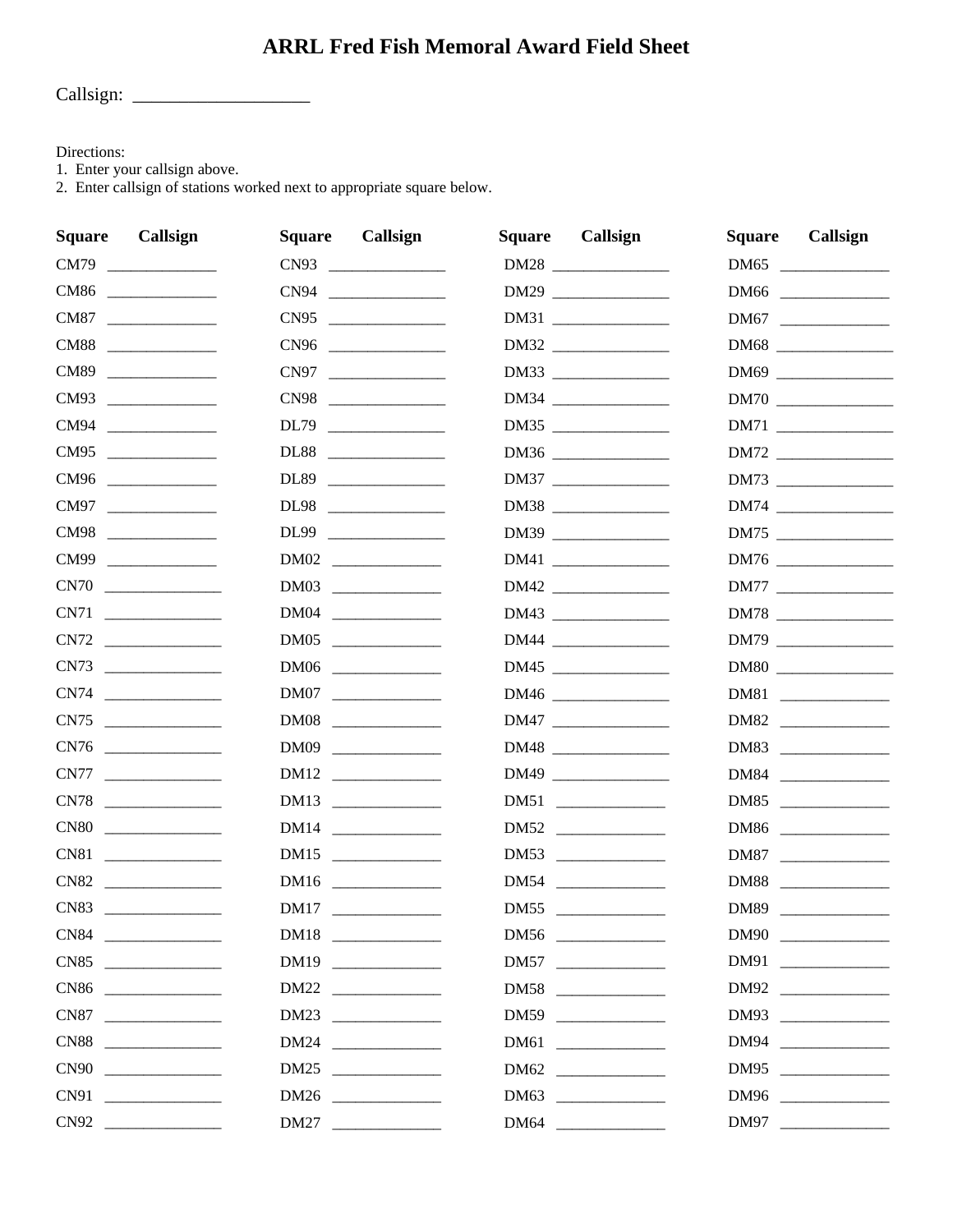| <b>Square</b> | Callsign | Callsign<br><b>Square</b> | Callsign<br>Callsign                                                                                                                                                                                                                                                                                                                                                                                                        | Callsign<br>Square |
|---------------|----------|---------------------------|-----------------------------------------------------------------------------------------------------------------------------------------------------------------------------------------------------------------------------------------------------------------------------------------------------------------------------------------------------------------------------------------------------------------------------|--------------------|
|               | DM98     | DN42                      | DN86                                                                                                                                                                                                                                                                                                                                                                                                                        |                    |
|               |          | DN43                      | DN87                                                                                                                                                                                                                                                                                                                                                                                                                        |                    |
|               |          | DN44 _______________      | DN88                                                                                                                                                                                                                                                                                                                                                                                                                        |                    |
|               |          | DN45                      | DN90                                                                                                                                                                                                                                                                                                                                                                                                                        |                    |
|               |          |                           | DN91                                                                                                                                                                                                                                                                                                                                                                                                                        |                    |
|               |          | DN47                      | DN92                                                                                                                                                                                                                                                                                                                                                                                                                        |                    |
|               |          | DN48                      | DN93                                                                                                                                                                                                                                                                                                                                                                                                                        | EM07               |
|               |          | DNS0                      | DN94                                                                                                                                                                                                                                                                                                                                                                                                                        | $EM08$             |
|               |          |                           | DN95                                                                                                                                                                                                                                                                                                                                                                                                                        |                    |
|               | DN07     | DN52                      | DN96                                                                                                                                                                                                                                                                                                                                                                                                                        |                    |
|               | DN08     | DNS3                      | DN97                                                                                                                                                                                                                                                                                                                                                                                                                        |                    |
|               | DN10     | DN54                      | DN98                                                                                                                                                                                                                                                                                                                                                                                                                        |                    |
|               |          | DN55                      |                                                                                                                                                                                                                                                                                                                                                                                                                             |                    |
|               |          |                           | EL07                                                                                                                                                                                                                                                                                                                                                                                                                        |                    |
|               |          | DN57                      | EL08 $\qquad$                                                                                                                                                                                                                                                                                                                                                                                                               |                    |
|               |          | DNS                       | EL09                                                                                                                                                                                                                                                                                                                                                                                                                        |                    |
|               |          |                           |                                                                                                                                                                                                                                                                                                                                                                                                                             | EM17               |
|               |          |                           |                                                                                                                                                                                                                                                                                                                                                                                                                             |                    |
|               |          |                           |                                                                                                                                                                                                                                                                                                                                                                                                                             |                    |
|               | DN18     | DN63                      |                                                                                                                                                                                                                                                                                                                                                                                                                             |                    |
|               |          | DN64                      |                                                                                                                                                                                                                                                                                                                                                                                                                             |                    |
|               |          | DN65                      | EL28 $\frac{1}{\sqrt{1-\frac{1}{2}}}\frac{1}{\sqrt{1-\frac{1}{2}}}\frac{1}{\sqrt{1-\frac{1}{2}}}\frac{1}{\sqrt{1-\frac{1}{2}}}\frac{1}{\sqrt{1-\frac{1}{2}}}\frac{1}{\sqrt{1-\frac{1}{2}}}\frac{1}{\sqrt{1-\frac{1}{2}}}\frac{1}{\sqrt{1-\frac{1}{2}}}\frac{1}{\sqrt{1-\frac{1}{2}}}\frac{1}{\sqrt{1-\frac{1}{2}}}\frac{1}{\sqrt{1-\frac{1}{2}}}\frac{1}{\sqrt{1-\frac{1}{2}}}\frac{1}{\sqrt{1-\frac{1}{2}}}\frac{1}{\sqrt$ | $EM22$             |
|               | DN22     |                           | EL29                                                                                                                                                                                                                                                                                                                                                                                                                        | EM23               |
|               | DN23     |                           | EL39                                                                                                                                                                                                                                                                                                                                                                                                                        | EM24               |
|               | DN24     | DN68                      |                                                                                                                                                                                                                                                                                                                                                                                                                             |                    |
|               | DN25     |                           | EL58                                                                                                                                                                                                                                                                                                                                                                                                                        | EM26               |
|               |          | DN71                      | EL59                                                                                                                                                                                                                                                                                                                                                                                                                        |                    |
|               | DN27     | DN72                      | EL79                                                                                                                                                                                                                                                                                                                                                                                                                        |                    |
|               | DN28     | DN73                      | EL84                                                                                                                                                                                                                                                                                                                                                                                                                        |                    |
|               | DN30     | DN74                      | EL86                                                                                                                                                                                                                                                                                                                                                                                                                        | EM30               |
|               |          |                           | EL87                                                                                                                                                                                                                                                                                                                                                                                                                        |                    |
|               | DN32     |                           | EL88                                                                                                                                                                                                                                                                                                                                                                                                                        | EM32               |
|               | DN33     | DN77                      | EL89                                                                                                                                                                                                                                                                                                                                                                                                                        | EM33               |
|               | DN34     |                           | EL94                                                                                                                                                                                                                                                                                                                                                                                                                        | EM34               |
|               | DN35     |                           | EL95                                                                                                                                                                                                                                                                                                                                                                                                                        | EM35               |
|               | DN36     |                           |                                                                                                                                                                                                                                                                                                                                                                                                                             |                    |
|               | DN37     | DN82                      | EL97                                                                                                                                                                                                                                                                                                                                                                                                                        | EM37               |
|               | DN38     | DN83                      | EL98                                                                                                                                                                                                                                                                                                                                                                                                                        | EM38               |
|               | DN40     | DN84                      | EL99                                                                                                                                                                                                                                                                                                                                                                                                                        | EM39               |
|               |          | DN85                      |                                                                                                                                                                                                                                                                                                                                                                                                                             | EM40               |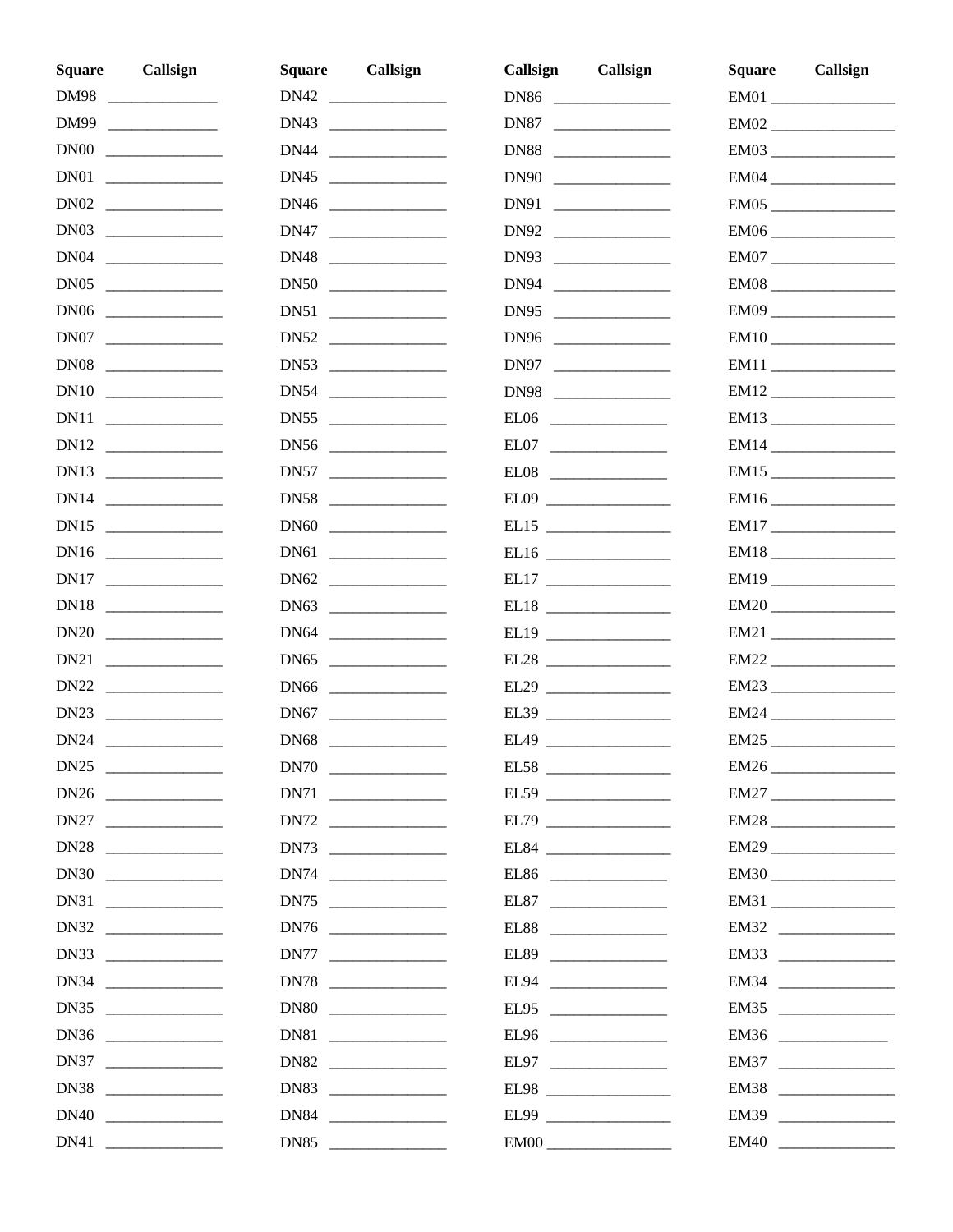| <b>Square</b><br>Callsign       | <b>Square</b><br>Callsign | Callsign<br><b>Square</b> | Callsign<br>Square   |
|---------------------------------|---------------------------|---------------------------|----------------------|
| EM41                            | EM82                      |                           | EN71                 |
| EM42                            | EM83                      |                           |                      |
| EM43                            | EM84                      |                           | EN73                 |
| EM44 _______________            | EM85                      | EN28                      | EN74                 |
| EM45                            | EM86                      |                           |                      |
| $EM46 \underline{\hspace{1cm}}$ | EM87                      |                           | EN76                 |
| EM47                            | EM88                      | EN31                      | EN80                 |
| $EM48$                          | EM89                      | EN32                      | EN81                 |
|                                 | EM90                      | EN33                      | EN82                 |
| EM50                            | EM91                      |                           | EN83                 |
| EM51                            | EM92                      | EN35                      | EN84                 |
|                                 | EM93                      | EN36                      | EN85                 |
| EM53                            | EM94                      | EN37                      | $EN86$               |
| EM54                            | EM95                      | EN38                      |                      |
| EM55                            | EM96                      | EN40                      |                      |
|                                 | EM97                      |                           | $EN92$               |
| EM57                            | EM98                      |                           | $FMO2$               |
|                                 | EM99                      | EN43                      |                      |
| EM59                            | EN00                      |                           | $F M04$              |
| $EM60$                          |                           |                           |                      |
|                                 |                           |                           |                      |
|                                 |                           |                           | FM07                 |
| EM63                            |                           |                           |                      |
| EM64 __________________         |                           | $EN50$                    | FM09                 |
| EM65                            | EN06                      |                           | FM13 _______________ |
|                                 |                           | EN52                      |                      |
| EM67                            |                           | EN53                      | FM15                 |
|                                 |                           | EN54                      |                      |
|                                 |                           | EN55                      |                      |
|                                 |                           |                           | FM18                 |
|                                 |                           | EN57                      | FM19                 |
|                                 |                           |                           | FM25                 |
|                                 |                           |                           |                      |
| EM74                            |                           |                           |                      |
| EM75                            | EN17                      | EN62                      |                      |
| EM76                            |                           |                           | FM29                 |
| EM77                            |                           | EN64                      | $FN00$               |
| EM78                            |                           | EN65                      |                      |
| EM79                            |                           |                           |                      |
| EM80                            | EN23                      | EN67                      |                      |
| EM81                            |                           |                           |                      |